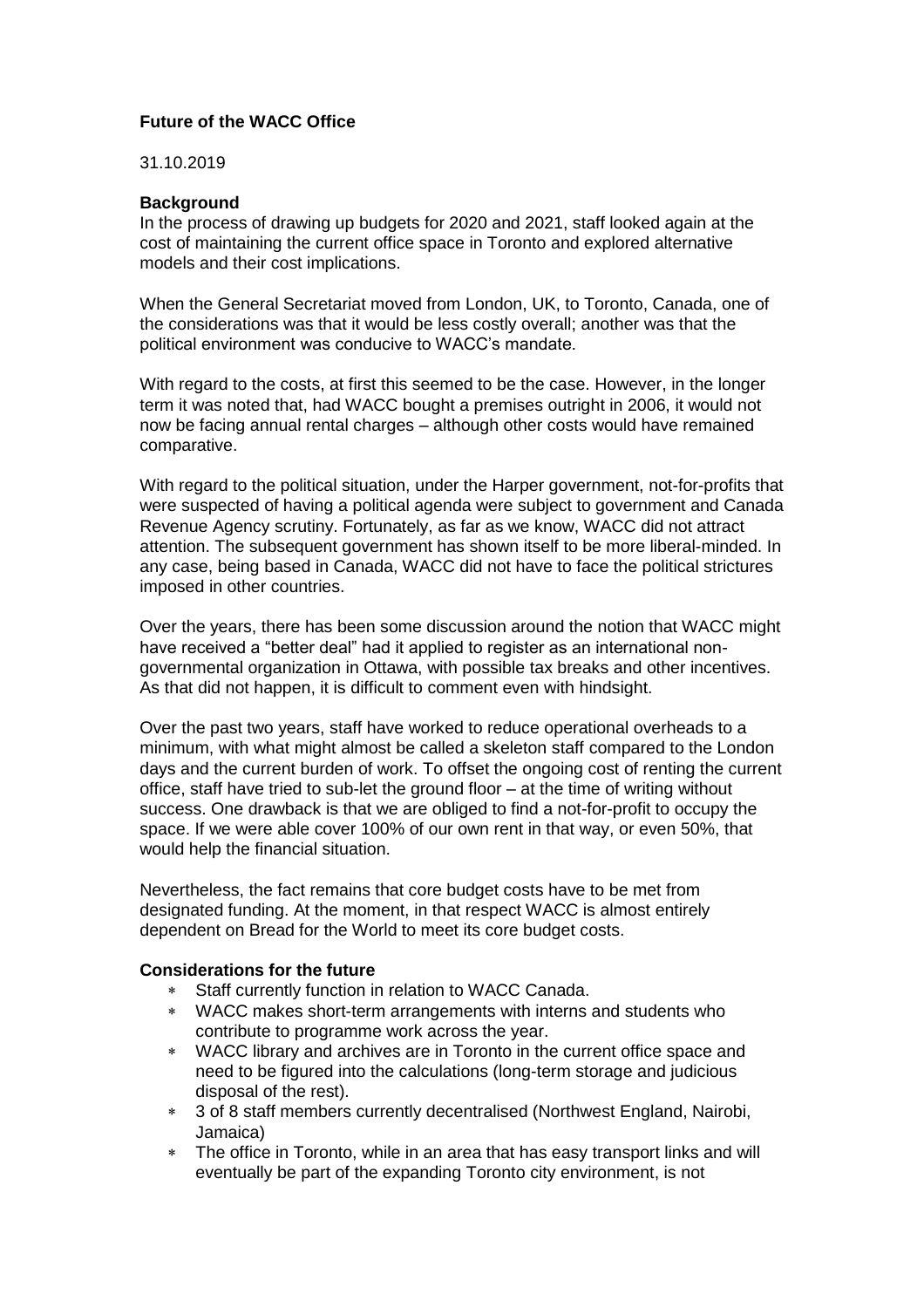necessarily a networking "hub" with like-minded organisations.

- We sublet office to ACT Alliance and its two staff members are currently WACC staff; ACT has not signed an updated lease, which indicates they are keeping their options open to move elsewhere.
- \* In the UK, registered office is the Anglican Communion office, which forwards post to Sara Speicher. The WACC seal is located in the registered office (Michaela Southworth's office to be precise.) There are approx. 15 boxes still in a storage facility in the UK.
- There are increasing opportunities to link with organisations in London, but are dependent on staff traveling there or being resident there.
- Both Canada and the UK have strict visa restrictions in terms of hiring nonresident staff, but the employment pools are large and diversified.
- The physical and psychological impact on staff of any new model needs to be assessed.
- A further consideration is the impression/impact on donor partners in terms of WACC's long-term viability.
- The "disruption factor". With a small staff, can WACC cope with/survive the inevitable disruption. How do we mitigate?

## **Assumptions:**

- As an international organisation, WACC might wish to pursue a staffing strategy that can draw on expertise and experience from around the world as well as have the flexibility to contract for WACC representation in key geographical centres (e.g. New York for the UN).
- As an international organisation, WACC is likely to benefit from a physical presence in a significant location, one that facilitates visits and meetings.
- The ability to work with students and interns should be encouraged but a productive work experience requires some physical supervision.
- As a communications organisation, WACC needs a robust digital communications infrastructure.

## **Options for the future**

WACC must either leave its current premises by the end of August 2020, or negotiate a new agreement on whatever terms it can. Under the terms of the Lease Extension, we have given notice that we wish to negotiate a Renewal, although our options are still open. The alternative is to find a different model of working.

## **1. Smaller office**

Renting a smaller office long-term. We would need to address:

 Specific locations and options for a smaller office that would hold 3-5 staff plus meeting area/library with access to kitchen and storage. Location should be discussed with current staff especially for transport links. Would ACT Alliance move with us? There are moving and storage costs to be considered. Some staff time would be required to prepare and move. Excess equipment and furniture would have to be sold or disposed of.

## **2. Flexible office space**

Renting flexible office space short-term as required. Considerations similar to Option 1. For both Options 1 & 2, we would need to ascertain the implications for having a "registered office".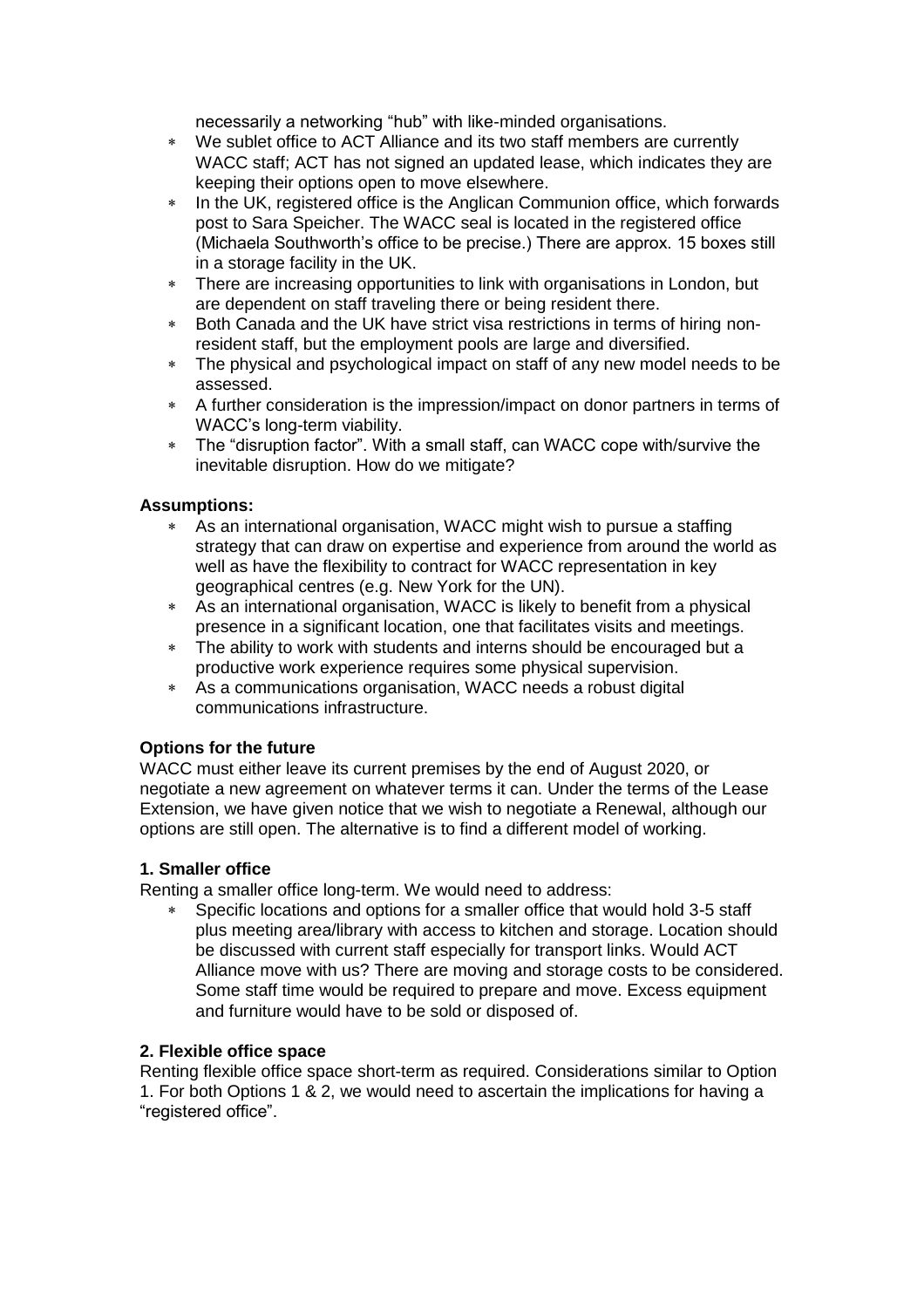## **3. Decentralization**

No fixed office but staff working remotely. Need to cover rental costs for storing archives and library and determine a registered address as well as the location of official WACC documents be. Cost factor of staff to set up home office; require an additional "working conditions" agreement. Travel budget and agreement on staff meetings online and face to face.

Some considerations: could free up staff placement so that additional staff/consultants could be located in strategic areas, or allow WACC to tap into expertise not found nationally. However, would be difficult to provide regular supervision if required of staff, interns, students, etc. Also problem of legal framework, liability, and lack of commitment.

## **4. Hosted by partner organization**

Rent space with partner organization (University, Presbyterian Church in Canada, United Church of Canada, Kairos). Unlikely to the extent that most are already in small spaces and facing budget stringencies of their own. No specific offers or conversations to date.

# **5. Hybrid solution**

Small offices in both Toronto and London: Maintain collective flexible space in Toronto for 3-5 staff, including ACT Alliance and Thyroid Canada.

Rent space (one person office) with partner organisation in London (would accompany a reconfiguration of staff so there is more staff presence in London). Move files to office instead of in storage. Initial enquiries with Anglican Communion, Friends House and Christian Aid however have indicated space is not available. A small office rental in greater London would be the alternative.

Con: not as much savings on office space; Pro: improved connections and visibility in London and with partner organisations; stronger European base; more valid registered office presence in the UK

## **6. Status quo**

Renegotiate lease with Hope on a more favourable basis (i.e. 50% of current or less). The cost would need to be comparable with the small office cost  $+$  cost of moving (including staff time). In the longer term, we might face a re-run of the same questions/issues.

## **Implications**

We need to take into consideration the potential loss of income from the ACT Alliance and Thyroid Canada hosting fees. However, we could still host them working in a smaller space; the flexible office space is an option if they are willing to move with us. They would still need payroll management. In any event, ACT Alliance has not renewed and could decide to move away from WACC at any time.

The way any move is perceived by our funding partners – chiefly Bread for the World (BftW) – is of the highest concern. BftW currently gives WACC a core budget grant (for overheads, including staffing) and a separate small projects grant (formerly DIP; now CAP).

In this respect, WACC must carry on business as usual and be seen to be doing so. We cannot argue that savings in overheads would be spent on programme, since that would not reduce overall expenditure. We would need to argue that efficiency and effectiveness remain constant.